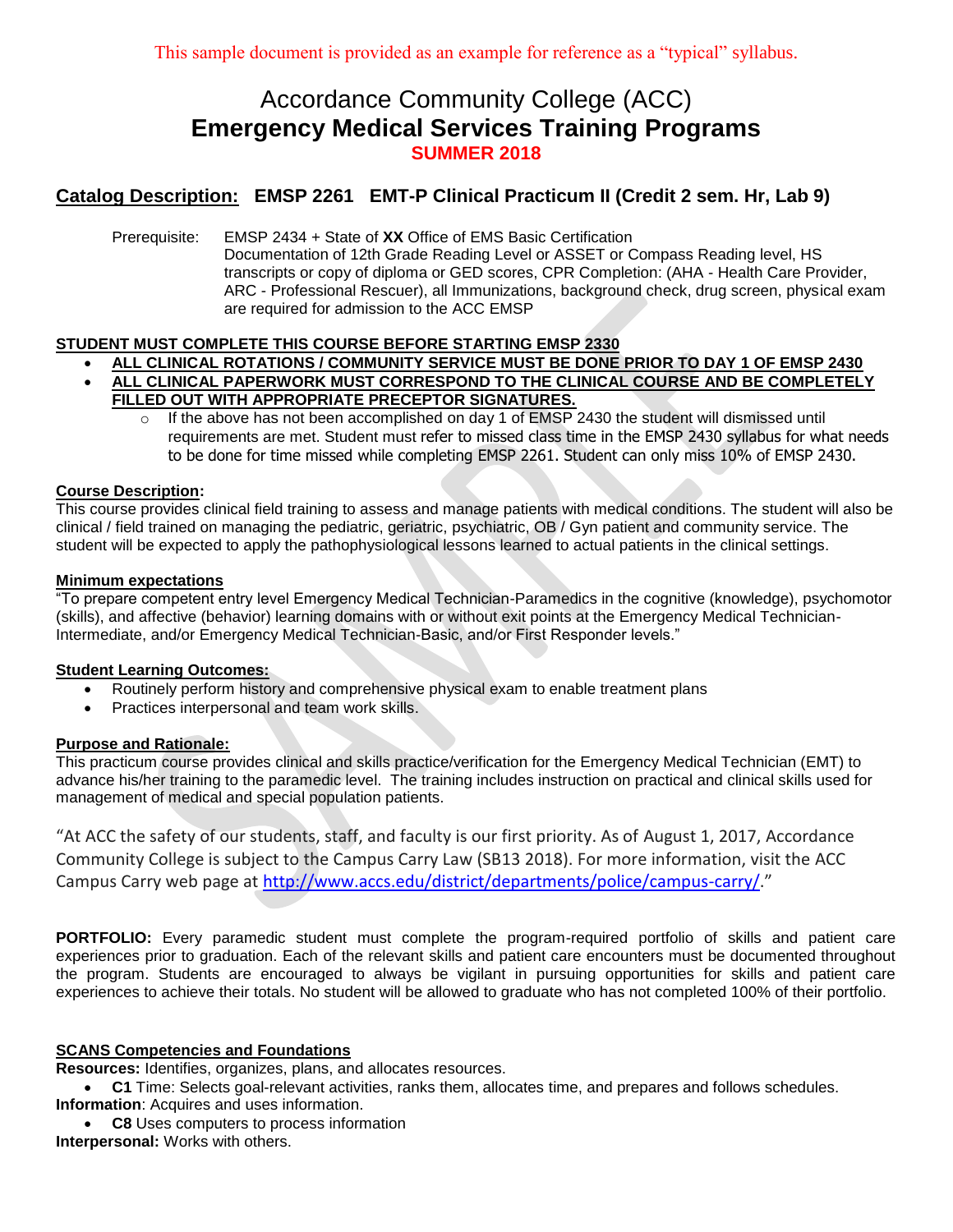## This sample document is provided as an example for reference as a "typical" syllabus.

- **C9** Participates as a member of a team: Contributes to group effort.
- **C13** Negotiates: Works toward agreements involving exchange of resources; resolves divergent interests.
- **C14** Works With Diversity: Works well with men and women from diverse backgrounds

**Technology**: Works with a variety of technologies.

 **C20** Maintains and Troubleshoots Equipment: Prevents, identifies, or solves problems with equipment, including computers and other technologies

**Basic Skills**: Reads, writes, performs arithmetic and mathematical operations, listens, and speaks.

 **F2** Writing: Communicates thoughts, ideas, information, and messages in writing; creates documents such as letters, directions, manuals, reports, graphs, and flow charts.

**Thinking Skills**: Thinks creatively, makes decisions, solves problems, visualizes, knows how to learn and reasons **F9** Problem Solving: Recognizes problems and devises and implements plan of action.

**Personal Qualities**: Displays responsibility, self-esteem, sociability, self-management, integrity, and honesty.

- **F15** Sociability: Demonstrates understanding, friendliness, adaptability, empathy, and politeness in group settings.
- **F16** Self-Management: Assesses self accurately, sets personal goals, monitors progress, and exhibits selfcontrol.
- **F17** Integrity/Honesty: Chooses ethical courses of action.

## **Disability Placards**

**If student has a disability that requires a placard to park in handicap space he / she will have to have ACC paperwork completed by physician that clears student to be able to do the skills needed to pass the course and do clinical rotations.** 

- **If cleared for clinical student will not park in handicap space at clinical sites.** 
	- o **If this occurs student will be dismissed from the clinical rotation and will have to meet with PD and instructor. Student may or may not continue in the clinical course. If dismissed student will receive a failing grade.**
- **This is to protect the college and the student from a future problem.**

## **Scholastic Dishonesty**

**If student is caught cheating, in any capacity, student will be exited from the program – receive a failing grade – and not be welcomed back to the ACC EMS program.**

 **This does not deny the student the chance to obtain certification as there are other EMS programs offered in or around the City of Accordance.**

## **Clinical/Ambulance Affiliations:**

Area objectives and individual affiliation directives will be discussed as part of the clinical orientation. The clinical practicum (depending on availability) will consist of:

Hospital Field Internship Community Service

## **CLINICAL ASSIGNMENTS**

- ACC Students will not be used as staff while performing clinical rotations. To ensure this does not occur students working for a service will not ride with said service as part of his or her clinical rotations.
- During clinical orientation the student MUST let Individual's Name ACC Clinical Coordinator, know if assigned with a service in which employed is / are on the student's clinical schedule so he / she can be rescheduled with a different service.
- This will allow for objective evaluation and avoid the possibility of the student being used as "staff".
- If student does not self-report student will be removed from the clinical setting and have to meet with Program Director and Clinical Coordinator about continuance in the clinical course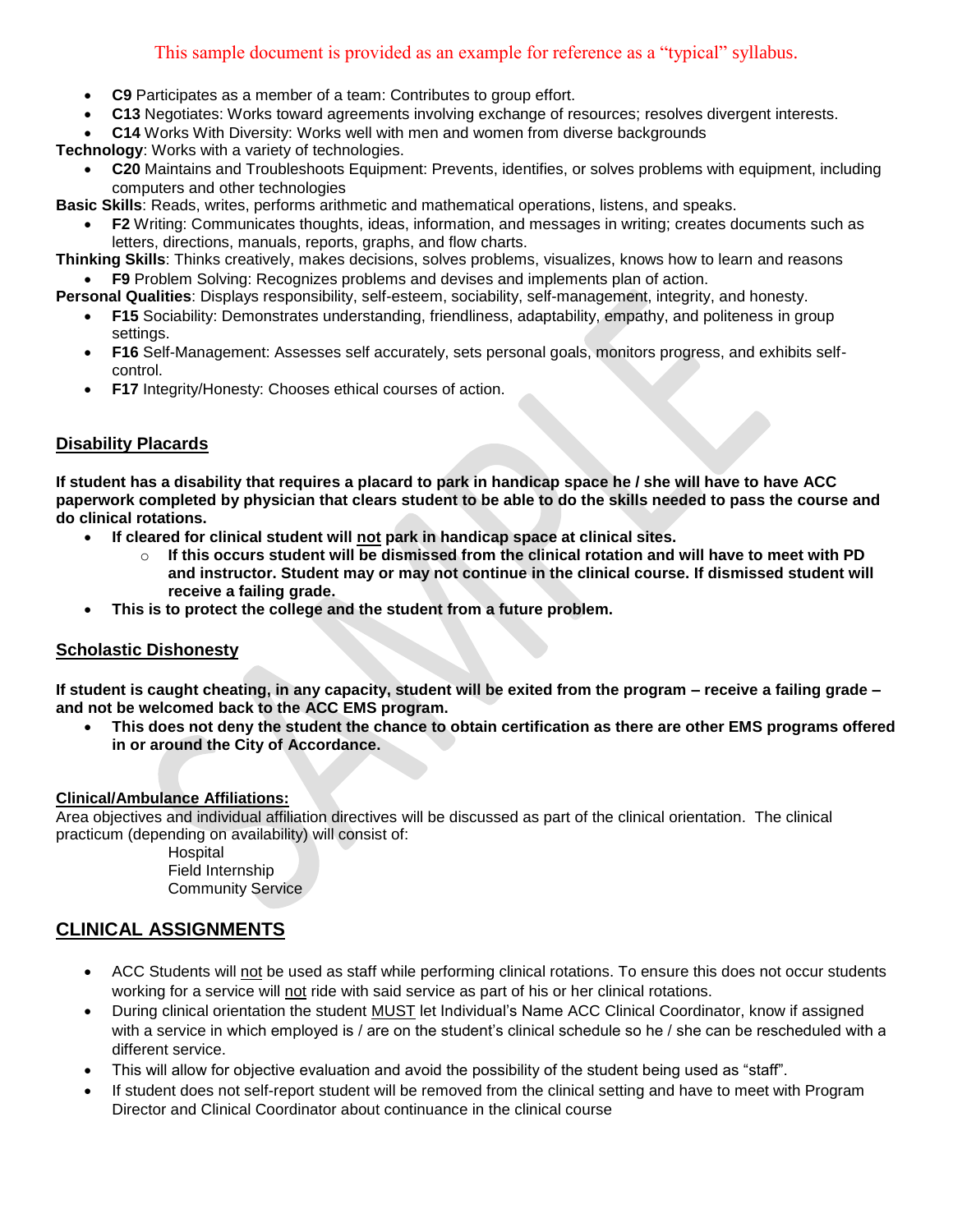## **SCOPE OF PRACTICE – FOR CLINICAL ROTATIONS**

- The Scope of Practice the student will work under while in the clinical setting comes from the National Highway Traffic Safety Administration - National Emergency Medical Services Education Standards. The Medical Director has reviewed and approved the educational content of the program curriculum for appropriateness and medical accuracy.
- EMS practice is delegated so while in the clinical setting patient care will be performed using the ACC Medical Director's license. Student will take a "skills verification form" to each clinical rotation. Listed on the form is the student's Scope of Practice covered by the ACC MD license.
- Student needs to understand he / she can only perform skills and deliver medications listed on the skills verification form. If the service protocols are outside of the student's scope the student should NOT perform the skill or deliver the medication. Student is practicing under the license of the ACC MD and not the MD of the service you are doing a clinical rotation.
- Stepping outside your Scope of Practice could lead to dismissal from the program.

## **Exception: ICU rotations ONLY**–

When with an RN in these units if given an option to deliver a medication that is outside your ACC scope, it is acceptable to do so.

 Once medication is delivered obtain information about the drug – MOA / indication on why given to that patient – and include information on your PCR.

## **Clinical assignments will be limited to 24 – 30 hours per week – 2 – 3 days per week**

 **This will be done to ensure student has to time document and turn in clinical coursework as required so student can meet required deadlines and continue in the program.**

## **Time off during clinical courses**

- **Vacation and time off should not be scheduled during clinical coursework. This will allow the student to meet the requirement of course hour rotations per week.**
- **Clinical coursework is part of the program it is not considered "down time". During paramedic rotations students are expected to prepare for upcoming coursework that follow clinical rotations during this time period.**

## **ACC Clinical Preceptor Course Paperwork: Ambulance rotations**

- **Paperwork that has been explained in depth to the student in the clinical orientation and MUST be taken to EACH Ambulance Rotation**
- **Student needs to:**
	- o **ENSURE the preceptor – at the beginning of the shift – understands he / she needs to read the complete document.**
	- o **ENSURE the preceptor understands he / she needs to sign the signature page then - fax or scan and email or take a picture and text to Clinical Coordinator, Individual's Name – at the beginning of the shift.**
- **If this does not occur the clinical shift will not count and a subsequent rotation will need to be lined up with Individual's Name so course completion can be obtained.**
- **IF told by the preceptor he / she has already completed this requirement – contact Individual's Name so she can ensure a signature form is in her possession.**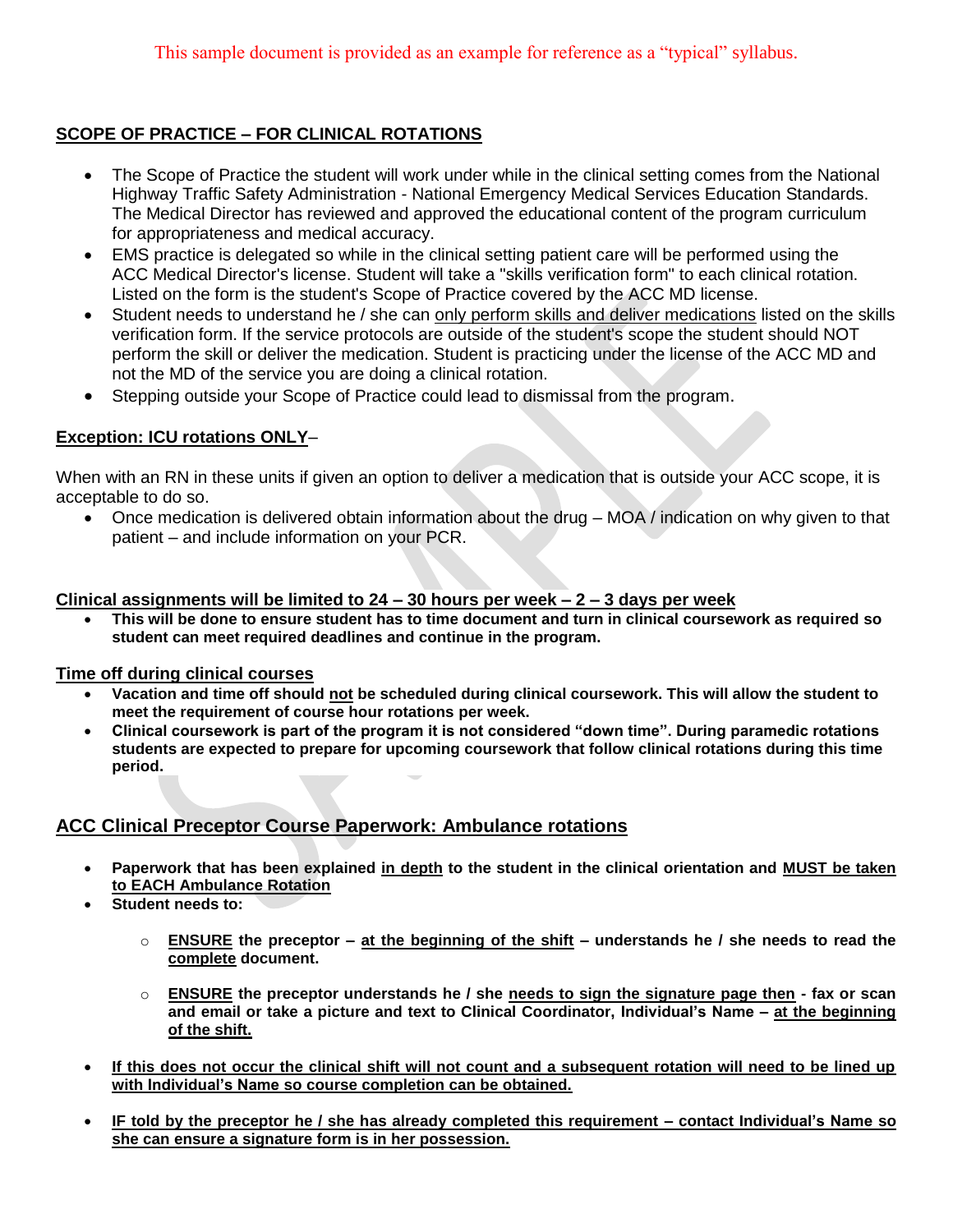## *EMS UNIFORM: Student will:*

- **Show up at the clinical site in FULL uniform and remain in FULL uniform throughout the rotation. Student will also be groomed as cited in the Code of Conduct – NO EXCEPTIONS**
	- o **If this does not occur student will face a reprimand**
	- o **If this occurs on numerous occasions student may / will be removed from the program – this will be decided after a meeting with the clinical coordinator and the program director.**
- **Student does NOT work for the affiliate – You are an ACC student and need to present yourself as such at all times.**

## **Physician – Student Rotation**

 Student needs to go to the **XX** TMC ED Triage desk and ask for Dr. Individual's Name. The phone to the ED is **XX** if student is lost once at facility. Student needs to arrive at least 10 minutes early to participate with 'check out.

## **Hospital Rotations with RN preceptor – no ACC preceptor**

## **Student will:**

- **1. Stay with assigned preceptor for the complete rotation – WILL NOT – "freelance" in the unit.**
- **2. Break for lunch when the preceptor breaks and return at the same time**
- **3. Complete paperwork in the Unit where rotating – NOT - elsewhere in the hospital. RN preceptor will direct you to the acceptable area**
- **4. Paperwork will be done the last hour of the shift and then signed by the preceptor.**
- **5. You are NOT to leave the rotation until time is completed even if directed to do so by RN preceptor**
	- **If this happens contact Individual's Name – BEFORE – you leave the site or you will be considered Absent Without Leave (AWOL).**

## **Course Textbooks: Required / Recommended**

| <b>Required Texts:</b> | Nancy Caroline Emergency Care in the Street $-8$ <sup>th</sup> Edition |
|------------------------|------------------------------------------------------------------------|
| Recommended:           | JB Test Prep: Paramedic Success and / or www.emt-national-training.com |

| <b>Grading Scale:</b> | $90-100$ | Α | 4 Points |
|-----------------------|----------|---|----------|
|                       | 80-89    | в | 3 Points |
|                       | 75-79    | С | 2 Points |
|                       | Below 75 |   | 0 Points |

## **Clinical grade**

| <b>Clinical online tests</b>         | 10% |
|--------------------------------------|-----|
| <b>Simulation Lab</b>                | 10% |
| <b>PCR – Complete Data</b>           | 10% |
| <b>PCR - Assessment / Evaluation</b> | 50% |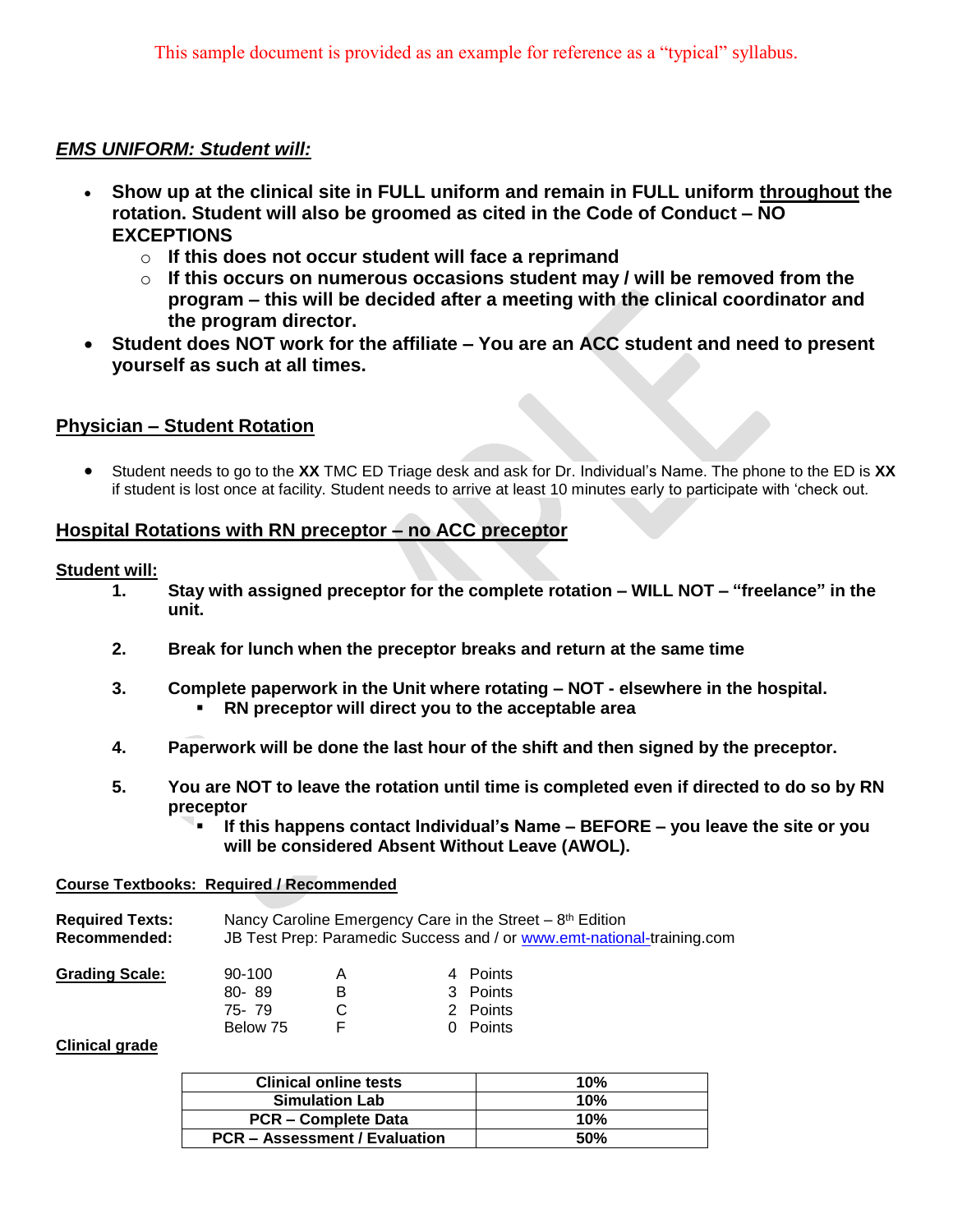| <b>Preceptor Evaluation</b>              | 5%  |
|------------------------------------------|-----|
| <b>Clinical Worksheet - Completeness</b> | 15% |

#### **Grade Criteria includes**:

#### **Clinical online tests = 10%.**

 Students should want to pass each test with a 75% or better as these are part of your clinical grade. If not achieved student should go back and review information not known as it is your responsibility to prepare for upcoming HESI final and NREMT certifying exam.

#### **Simulation Lab Rotation = 10%**

- **Date set on clinical schedule will NOT be changed. It is mandatory student attends on that date.**
	- **1. If said lab is missed and another is not available during your clinical course an "incomplete" will be given for the course. Student will need to contact Individual's Name so see when next course is available to complete clinical rotations.**
	- **2. Student will not be able to move on to the next didactic course.**

Course objectives:

Discuss proper use of airway drugs for Rapid Sequence Intubation\*\*\* Demonstrate how to perform Rapid Sequence Intubation\*\*\* Discuss how 12-lead monitoring can aid in patient care

- RSI and Advanced 12-Lead education  $= 100\%$ 
	- 1. RSI procedure via skill sheet
	- 2. RSI worksheet on medications
	- 3. Advanced 12-lead worksheet
- Students will be expected to come to class prepared by:
	- o Reviewing skill sheet so knowledge of procedure can be shown
	- o Completing and reviewing the RSI medication worksheet.
	- o Completing and reviewing 12-lead worksheet
- If not prepared student will be dismissed for the day NO "make-up" sessions
	- o Student will receive a "0" as a grade
- As this is a part of the clinical coursework students will be expected to:
	- o Display ability to perform RSI skill and deliver RSI drug doses needed for procedure
	- o Display knowledge of the advanced 12-lead information
	- o Complete Simulation Lab Evaluation form Assessed by Preceptor
	- o Track the skills performed on **XX** tracking program

## **Clinical/Field Documentation Completeness / Neatness = 60%**

- 1. Student Clinical Data information (name, date, right form (ambulance, day, hospital) etc.) is completely filledin (10%)
- 2. Patient Assessment/Evaluation Completeness (50%)

## Minimum Criteria:

- a. Patient Chief Complaint / General Impression
- b. History & Physical Exam/assessment
- c. Vital Signs
- d. Treatment
- e. Disposition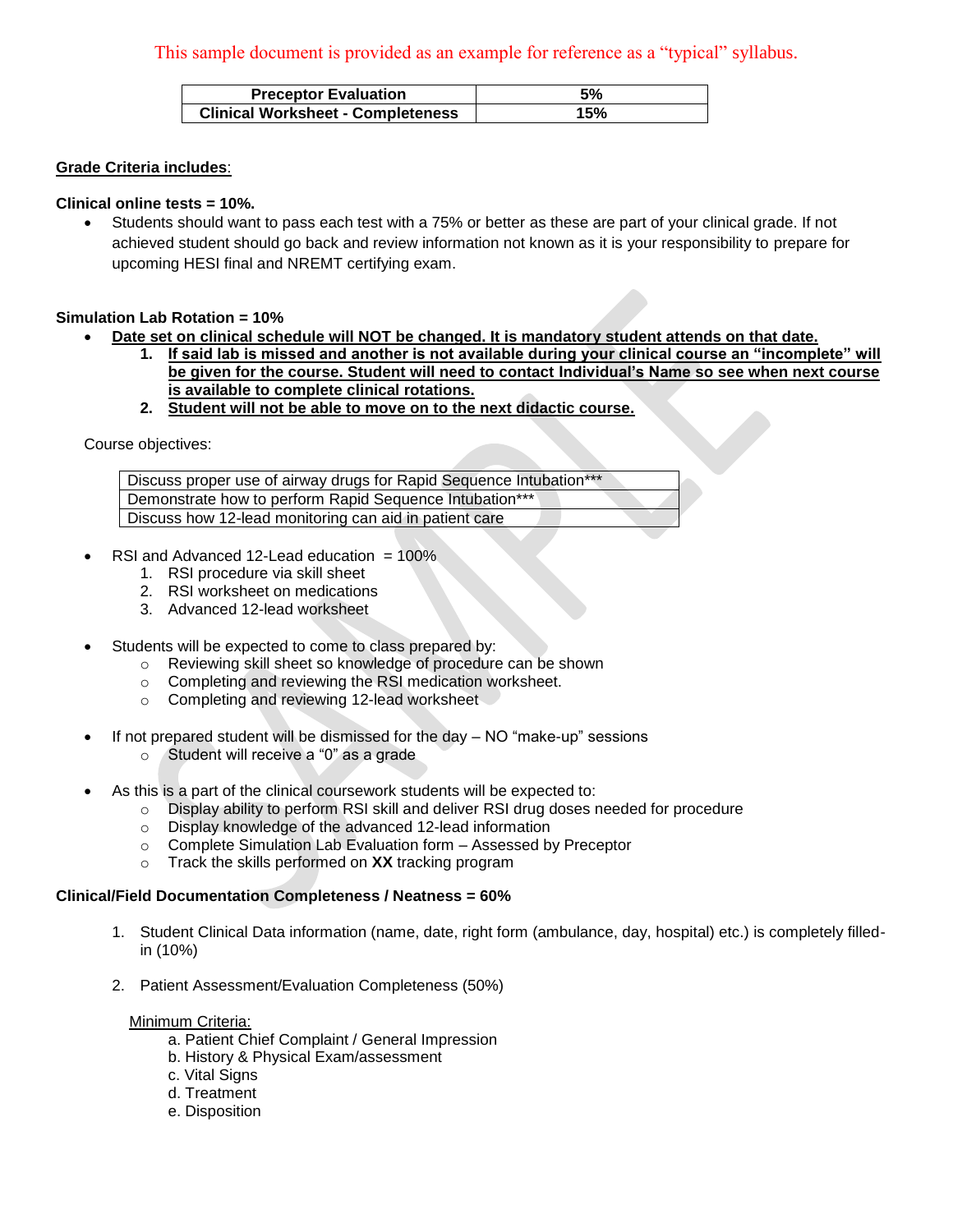## **Clinical/Field Preceptor Evaluations = 5%**

- 1. Clinical (hospital and ambulance) Preceptor Evaluation Form (5%)
	- a. Rating Scale –

Score student receives (by adding the points given by preceptor on each forms) ÷ Maximum points available = rating score

 **Students will NOT guide, lead or give suggestions on how his / her preceptor scores the evaluation. If this occurs the student's clinical rotations will stop and he / she will meet faculty / Program Director. A decision will be made about continuation of said student with his / her clinical coursework. If student is not cleared to continue student will fail the clinical course.**

## **Clinical Worksheet Completeness**

- a. Complete (15%)
- b. Incomplete (0%)
- **XX Tracking Program PCR'S** 
	- o **Need to be completed on all patient's assessed then printed (downloaded) for ACC notebook PCRs should be completed within 24 hours of completed rotation.**
- **DOCUMENTS TURNED IN WEEKLY – placed in clinical notebook kept at the ACC campus**
	- o **XX Tracking Program – PCRs – completed in XX Tracking Program – need to be downloaded and put in clinical notebook at ACC**
	- o **PRECEPTOR EVALUATION** 
		- **Field / hospital internship shift evaluation worksheet (preceptor evaluation)**
	- o **STUDENT EVALUATIONS:**
		- **Hospital / EMS rotations**
- **Student MUST time stamp each document, using the machine at the ACC campus, prior to placing in clinical notebook showing proof this occurred as required.** 
	- $\circ$  **IF THIS IS NOT DONE 5 POINTS WILL BE DEDUCTED FOR THE PAPERWORK AND REFLECT ON OVERALL GRADE**
- **IF PAPERWORK IS NOT TURNED IN EACH WEEK = 5 POINTS WILL BE DEDUCTED AT THE END OF SAID WEEK (DUE TO NON-ACTION BY THE STUDENT) AND REFLECT ON THE STUDENT'S OVERALL CLINICAL GRADE.**
- **Documents turned in Incomplete will result in 5 points being deducted for said week.**
	- o **Student needs to review all documents to ensure they are completed prior to placing in notebook for grading.**
	- o **As these are legal documents student needs to show he or she is capable performing this process.**
- **Non-compliance – will occur if student does not turn paperwork over a 2 week period.**
	- o **This will result in suspension from clinical rotations.**
	- o **The student will have to meet with instructor (s) and PD to review the situation and determine if the student resumes clinical rotations. If rotations are not resumed student will be exited from the program and receive a failing grade.**

# **Clinical PCR Goals - Patient Contacts for XX Tracking Program – minimum numbers for each area you should strive for more**

These clinical/field evaluations may result in a conference to discuss the student's progress. The grade for EMSP 2261 consists, but is not limited to the following: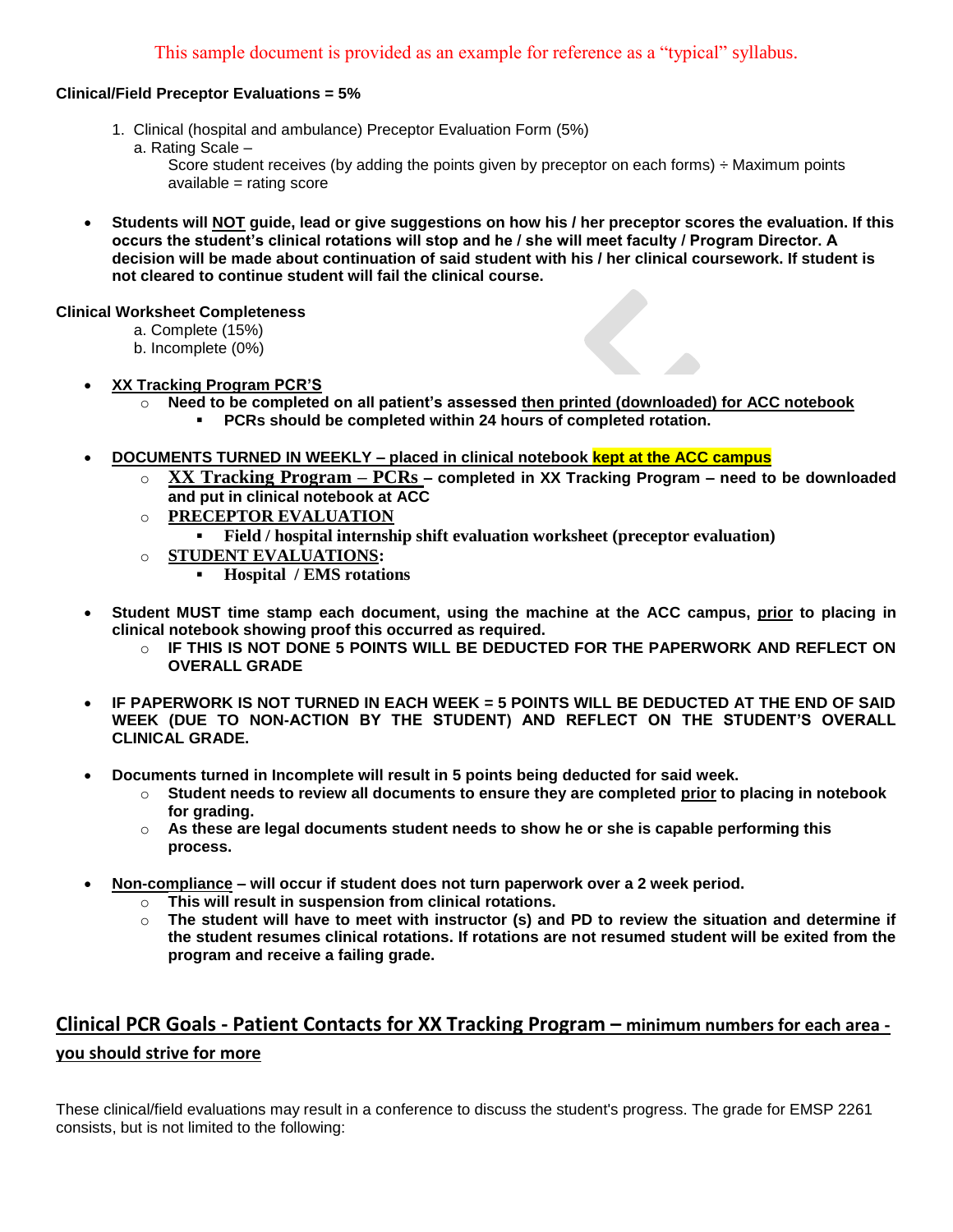## **a. Written Patient Assessments - PCRs**

Students should be document via XX Tracking Program - **ALL patients assessed** in each clinical / ambulance area via XX Tracking Program **within 24 hours of shift completion**

## **Emergency Room – PCR's on patient ages listed below – MINIMUM - 10 PCRs**

Each student must make and document the following contacts in the Emergency setting.

- 1. 4 Adult patients
- 2. 4 Geriatric patients
- 3. 2 pediatric patients in each pediatric age subgroup.

## **Psychiatric and Sobriety house - 6 PCRs / per rotation – MINIMUM**

#### **ICU, Burn and Labor and Delivery – PCR on all patient's contacts - in each area**

#### **Operating Room – PCR on all patient's in which you place an advanced airway**.

- $\bullet$  Document these contacts the same as you do in the skills lab. Type of airway, any suctioning, EtCO<sub>2</sub>, and ventilations of said tube.
- $\bullet$  If you get vitals document this also
- **TRACKED ONLY AS A SKILL**

These patient documentations will be evaluated based on the program patient assessment template provided the student.

#### **b**. **Ambulance CAPSTONE Field Internship Evaluation**:

- Write up all patients which you perform an assessment (whether you transport or not).
- Student performance will be evaluated / scored by the field evaluators and the final grade will be assessed by the Clinical Coordinator and/or Primary Faculty.

#### **c. Affective Evaluation:**

The student's appearance, attitude, promptness, professionalism (see evaluation form) will be assessed by the clinical preceptor and Clinical Coordinator/Primary Faculty.

## **Tracking Patient Contact Minimums – Needed for Graduation**

- Students MUST track all requirements honestly. These will be tracked via XX Tracking Program PCR's.
- Non-honest tracking will be seen as scholastic dishonesty and student will be dismissed from the program

## **Weighted Grade Calculation:**

A clinical grade will be determined from clinical evaluations. The grade will be calculated on the following scale:

Cognitive **XX%** Psychomotor **XX%** Affective **XX%**

If at any time a student's performance/attitude should jeopardize a clinical /ambulance affiliation or the well-being of a patient, the student will be removed from the setting (hospital or ambulance) by the preceptor or instructor. A decision regarding whether or not the student will be allowed back into the clinical setting will be determined by the EMS Clinical Coordinator and the EMS PD.

## **Community Service – (16) hours must be completed prior to the end of this course**

- **Site needs to be cleared by XX Faculty Member**
- **Find opportunities at – [http://www.volunteeraccordance.org/](http://www.coaemsp.org/)**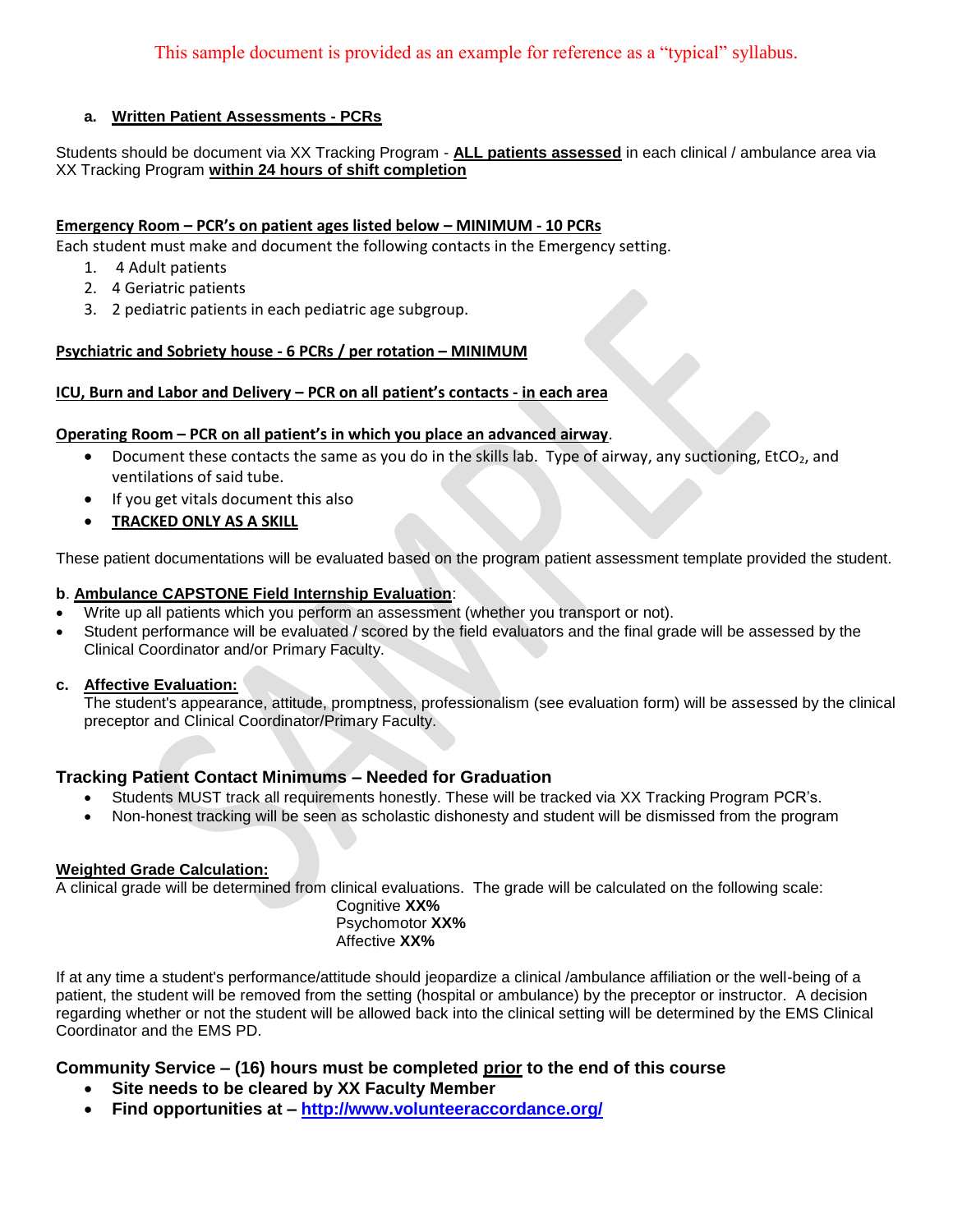#### **Parking:**

Students will be responsible for all expenses incurred during clinical rotation. *ACC will not reimburse the student.*

#### **EMSP 2261: - Paramedic Clinical/Ambulance Assignments:**

EMS students must maintain a 2.0 GPA in all EMS courses to be eligible for enrollment for future courses. Students must attend the clinical orientation and show proof of registration at the Orientation. Student must attend the orientation in full EMS uniform with stethoscope and goggles.

 Clinical/Field training will be provided to the student based on availability. Students are expected to attend and successfully complete all scheduled clinical assignments. Immunization records must be current throughout the program, and will be maintained in the student file. Students will not be permitted in the clinical setting if immunization records are delinquent. All clinical scheduling will be done through the ACC EMS office. Any rotations attended without the permission of the ACC EMS Clinical Coordinator will not be accepted. Preceptor evaluation and specific clinical grading will be reviewed at the clinical orientation. Students not attending the clinical orientation will not be permitted in the clinical setting. If a student does not go to an assigned clinical rotation and / or leaves the clinical site prior to completion of the rotation and does not contact the clinical coordinator he / she will be considered Absent without Leave (AWOL) and may be dismissed from the program immediately pending Lead instructor and Program Director decision.

## **Clinical Coordinator / contact number for emergencies or problems that arise prior to or during a clinical rotation:**

## **Individual's Name [XX Contact Number]**

*Student will NOT contact ANYONE from XX EMS Agency for driving directions to an XX EMS Agency site. If this occurs you will be cancelled for the day by the XX EMS Agency personnel. If this occurs you MUST also contact Individual's Name ASAP.*

## **Clinical preceptor**

**At the start time of your clinical rotation if the clinical preceptor is not on site contact Individual's Name @ [XX Contact Number]. You will be informed of what to do by Individual's Name**

- **DO NOT contact the preceptor**
- **DO NOT begin your clinical rotation until the preceptor is on site.**

**If rotation begins without clinical preceptor, the student will have all clinical rotations suspended immediately. A meeting with the PD and Lead Instructor will take place. Post meeting, a final determination will be made on continuance or not. If student is not allowed to continue, a failing grade will be given.**

**Where to meet your clinical (hospital) preceptors is posted on your JB site.**

#### **Attendance Policy:**

Per the State of XX Office of EMS requirement the students must meet / attend all class / clinical hours to complete the program. If the student is absent or tardy they MUST contact their lead EMS Instructor for additional information on what options are needed to meet all DSHS requirements. Students must contact their EMS Instructor as soon as possible when they are going to be absent or tardy. Any student that is Absence Without Leave (AWOL) will be dismissed from the program pending Lead instructor and Department Program Director's decision.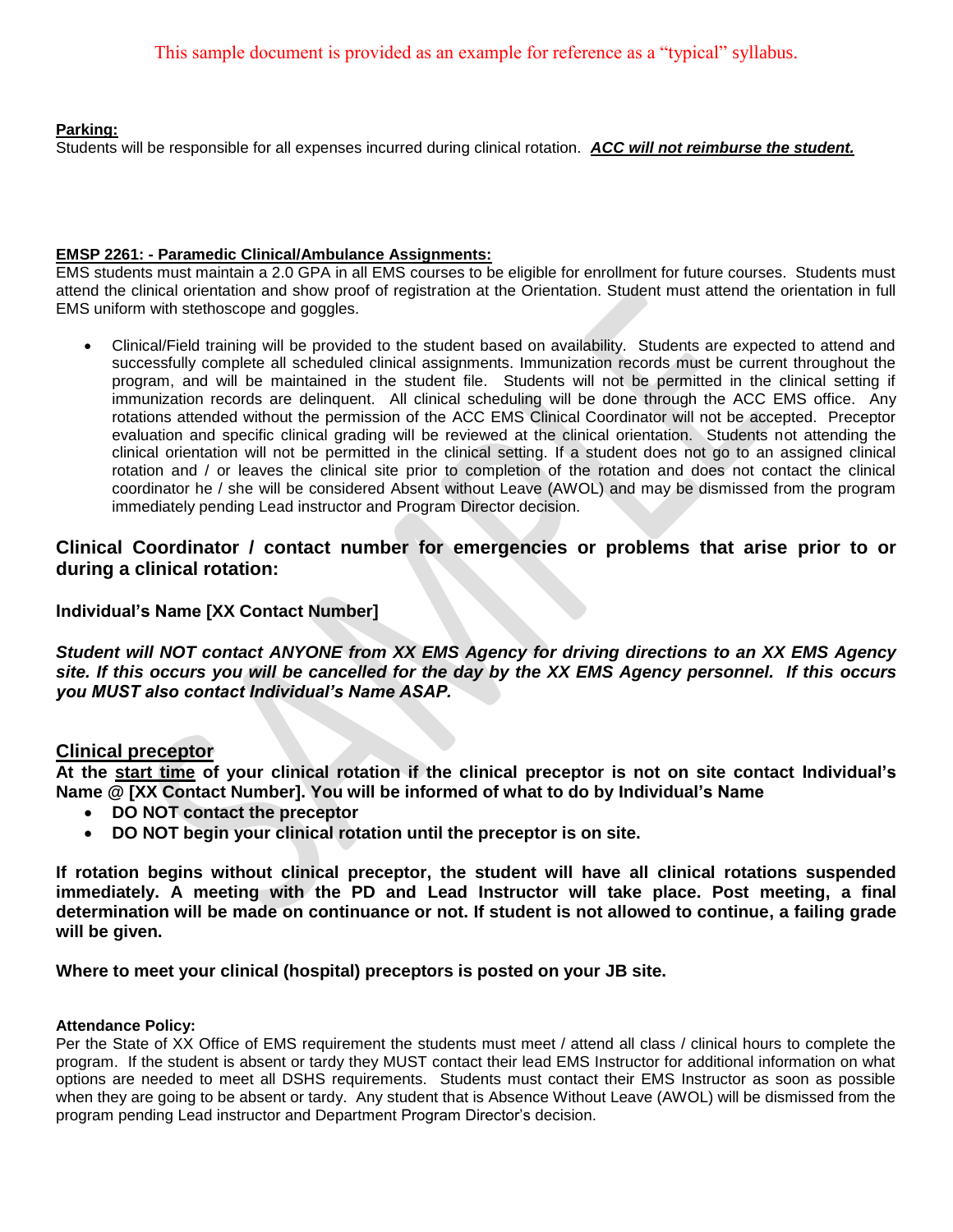**If time missed is due to:**

- **Medical illness - the department will require a signed physician clearance to reenter clinical rotations**
- **Injury - student will need to get document from program – for physician to clear students to come back to class without restrictions to reenter clinical rotations**

**If out sick or injured student cannot continue on in clinical until you get a physician release to the clinical coordinator, Individual's Name, which clears you to return. If you do any rotations without being cleared you will meet with the Program Director and faculty to evaluate continuance in the program. If you do continue any rotations done without clearance will be considered null and void and will need to be rescheduled. A deadline will be given for this to be completed. If deadline is not met the student will fail the clinical course.** 

Clinical/Field training will be provided to students based on availability. **Students are expected to attend all scheduled clinical assignments and complete all hours assigned (student cannot leave early).** Any problems must be reported to the Clinical Coordinator using the clinical number provided on the student schedule. **All clinical hours must be complete with Preceptor signatures to satisfy State of XX Office of EMS requirements**.

## **Missed Class (clinical) Time Policy: Clinical Assignment violation:**

The following is the ACC policy for any student that misses a clinical rotation.

1st time the student's clinical grade will be dropped one letter

2nd time the student will fail the course (student will need to drop any other classes that are running concurrently in which they have not received a final grade).

Time missed by the student can place our clinical affiliation agreements in jeopardy. The EMS program cannot operate without the affiliations so the policy above has been put in place to assure loss of affiliates does not occur.

Students that miss a clinical rotation will have to do the following to complete his / her clinical rotations:

- 1. Pay \$30.00 / hour for a 1:1 clinical make-up rotation
- 2. Inform Individual's Name of your available dates to get this accomplished.

After an assessment of the clinical site and preceptor availability Individual's Name will let you know your options. Understand that:

- 1. If Individual's Name does not have an available site or preceptor with the dates you supply her with she will let you know so you can give her additional dates.
- 2. You may not finish your clinical course on time,
- 3. You may not be eligible to continue on to the next EMSP course in the program.
- 4. The missed time policy will be enforced.

Students that are failed due to time missed will have to re-register for a subsequent clinical(s) needed to complete their certificate.

Sleeping during ambulance rotations will **NOT** be tolerated. Student will be sent home by the preceptor (or other designee) with the service. This will be counted as missed time. **Electronic Devices (Pagers, Cell Phones, MP3, Lap top, etc…):**

- **ALL ELECTRONIC DEVICES MUST BE TURNED OFF AT CLINICAL SITES**
- **IN ALL HOSPITAL SETTINGS ELECTRONIC DEVICES ARE NOT PERMITTED WHILE ON THE CLINICAL UNIT.**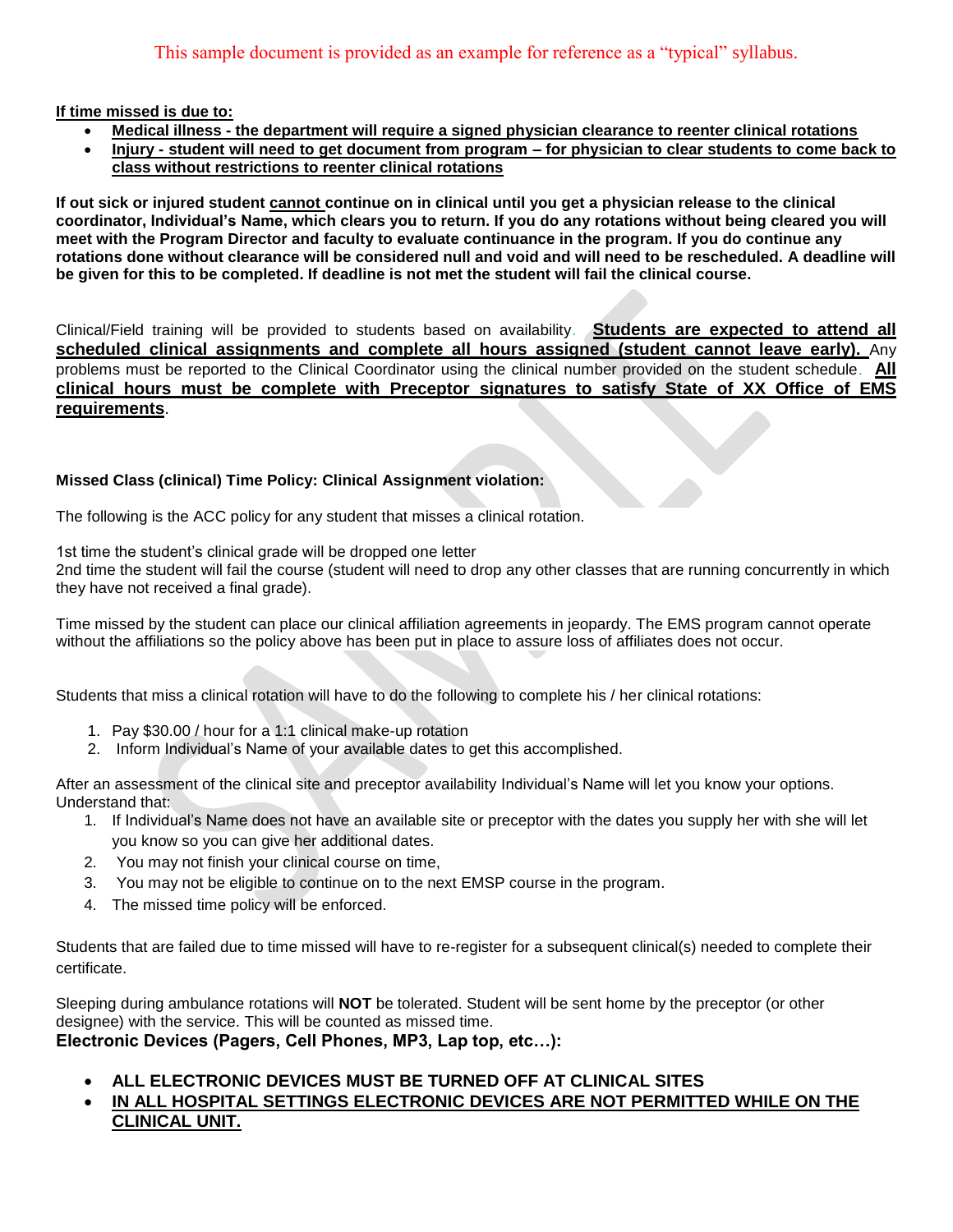When in the hospital setting inputting PCR information into XX Tracking Program – while on the clinical unit – is prohibited. If student is found doing this he / she will be dismissed from the clinical site. Student will need to meet with PD and course instructor. Post meeting a decision will be made on whether student continues in the course. If it is deemed that continuance does not occur student will receive a failing grade for the course and not continue in the program.

#### **Inclement Weather:**

If the training is occurring on an ACC campus, the ACC policy on inclement weather will determine when classes will be cancelled. In the clinical/field internship, students are encouraged to attend all rotations that the student can safely attend. If inclement weather prevents a student from attending a rotation, they will contact the clinical coordinator using the clinical contact number.

#### **Patient Confidentiality:**

Students are expected to protect patient confidentiality in all aspects of the clinical/field internship. Students are not to discuss patient information outside of the clinical facility and are not allowed to copy patient records to complete patient documentations for the program. Students will be under the direct supervision of hospital, field, or ACC preceptors and will follow their directives.

#### **PHI (PERSONAL HEALTH INFORMATION)**

- **THERE IS NO CURCUMSTANCE THAT ANY OF THIS INFORMATION SHOULD BE CAPTURED ON AN ELECTRONIC DEVICE WHILE DOING CLINICAL OR EMS ROTATIONS.**
- **IF FOUND TO HAVE HAPPENED STUDENT WILL BE DISMISSED FROM THE PROGRAM AND RECEIVED A FAILING GRADE FOR THE COURSE.**

*In regards to current concerns of Social Networking sites, including but not limited to Facebook, MySpace, Twitter, YouTube, the Student must NOT POST ANY PHOTOS, VIDEO'S, PATIENT INFORMATION OR ANY OTHER DATA REGARDING YOUR PATIENTS, OR AFFLIATIONS. The student must keep in mind everything taught to them in school in regards to moral and ethical behavior plus, federal laws regarding confidentiality.*

## *HIPAA protected information and college policies regarding protection of privacy of the student's patients. Students who breach these policies will be exited from the Program***.**

#### **Field/Clinical Problems or Emergencies:**

Any problem or emergency that occurs during field/clinical training will be brought to the attention of the clinical coordinator within 24 hours. If the problem is of a very serious nature, the student should contact the Clinical Coordinator immediately. Based on an initial investigation, the student may continue to complete his/her training or the student may be temporarily suspended until a meeting can be arranged to discuss the results of the investigation.

Students are responsible for reading and adhering to the information presented in the ACC Student Handbook and ACC Catalog, available online at [www.acc.edu/students.](http://www.coaemsp.org/)

In addition to the ACC policies regarding student conduct, while acting in the capacity as a health science student, safe patient care and ethical and professional behavior is essential.

#### **Student Background:**

**While in the program the student needs to self-report to the ACC department and the State of XX Office of EMS within 2 business days of a change in his or her criminal history or being arrested, charged or indicted for any criminal offense which can or does result in him or her being convicted or placed on probation, parole, deferred adjudication community supervision,**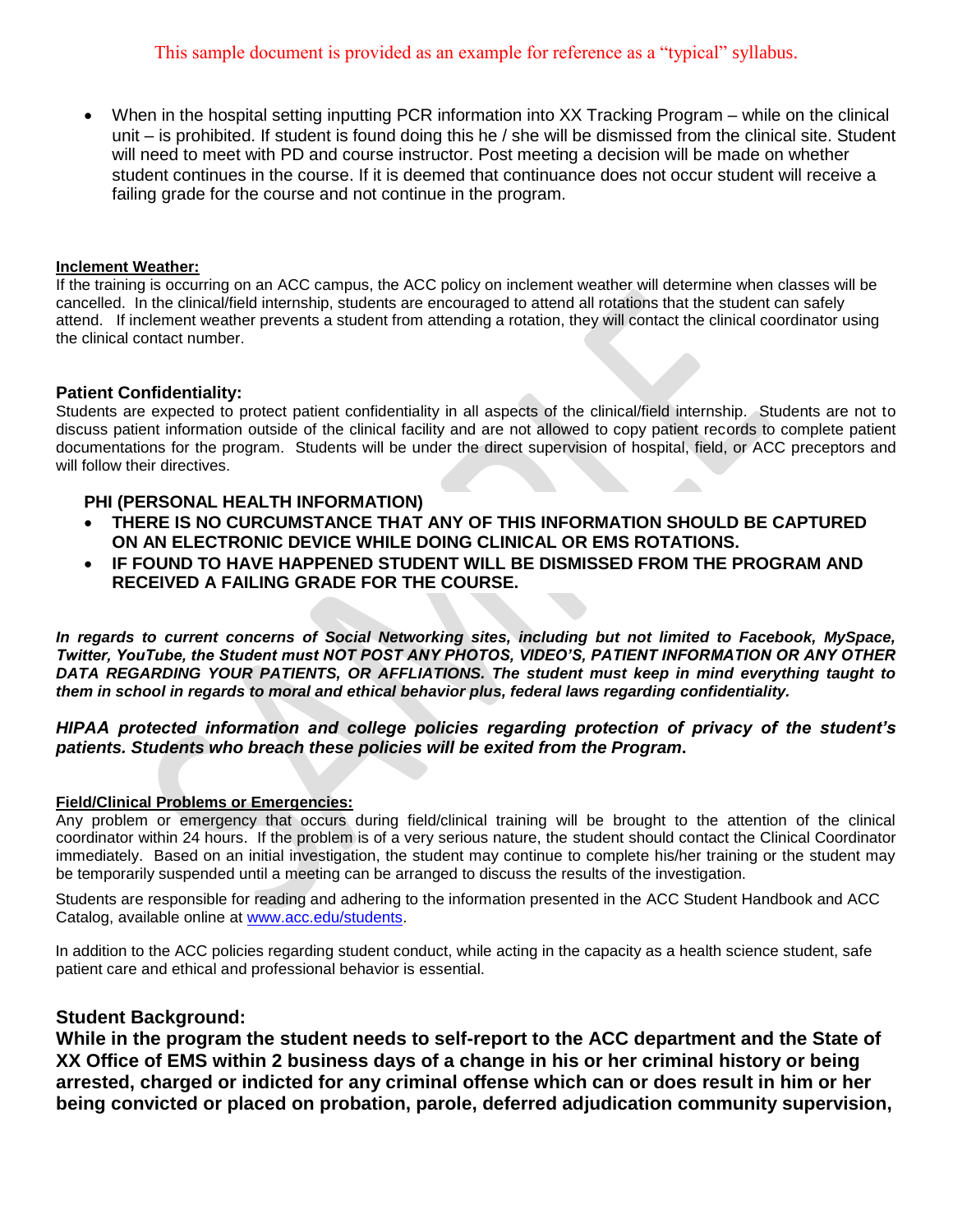## **deferred disposition. Contact at the State of XX Office of EMS in Accordance – [XX Contact Number].**

## **Alcohol / Illicit substance use:**

At no time shall the student use alcohol / or illicit substances while in the ACC uniform. If a student is suspected of or found to be intoxicated the student will be removed from the program. The student will have to make an appointment with the Department Program Director to be eligible for re-entry into the program. The student will also be removed from the program if seen ingesting substances that resemble alcoholic beverages (virgin drinks, near beer, etc.) / illicit substances while in an ACC uniform. Refer to ACC Student Handbook.

## **Change in Heath Status:**

Students that develop a medical or physical problem that would keep him / her from performing the Job Essentials of the profession, as published by the State of XX Office of EMS, found on the ACC EMS website need to inform the program faculty or director immediately upon the change. To get to webpage go to [website location]

#### **NOTICE:**

Students who repeat a course for a third will face significant tuition/fee increases at ACC and other public colleges and universities. Please ask your instructor / counselor about opportunities for tutoring / other assistance prior to considering course withdrawal or if you are not receiving passing grades.

#### **Code of Conduct violations**:

If the Code of Conduct is violated the student will be dismissed from clinical rotations. The student must immediately contact the clinical coordinator or will be considered AWOL. Any ACC instructor or Clinical Affiliate is / are eligible to enforce the components of the Code and the student will abide by the discipline. Missed class time policy will be enforced.

## **Insubordination:**

## **If a student disobeys an order from an ACC instructor / clinical preceptor student will be removed from the classroom or clinical setting. Said student will meet with the PD and may be removed from the program.**

## **ACC EMS POST EXPOSURE PLAN**

Students enrolled in the hospital or ambulance clinical rotations of ACC, who become exposed to any infectious organism(s) during the clinical rotation, shall adhere to the following guidelines

- 1. Notify the clinical preceptor immediately
- 2. If in the In-hospital settings (ER, ICU, L&D, OR, etc.), contact the Infectious Disease Officer on duty, and follow their instructions.
- 3. Pre-hospital (ambulance) rotations will notify the preceptor immediately, and then follow steps 4 & 5 respectively.
- 4. Notify personal Physician and follow their instructions.
- 5. Notify the Clinical Coordinator **Name [XX Contact Number]** to fill out a Clinical Incident Report

#### **Student issues:**

**The protocol for the college in regards to issues, complaints or clarifications that are directly related to the programs, courses, and classes, is for students to contact the instructor of their class first. If no resolution is**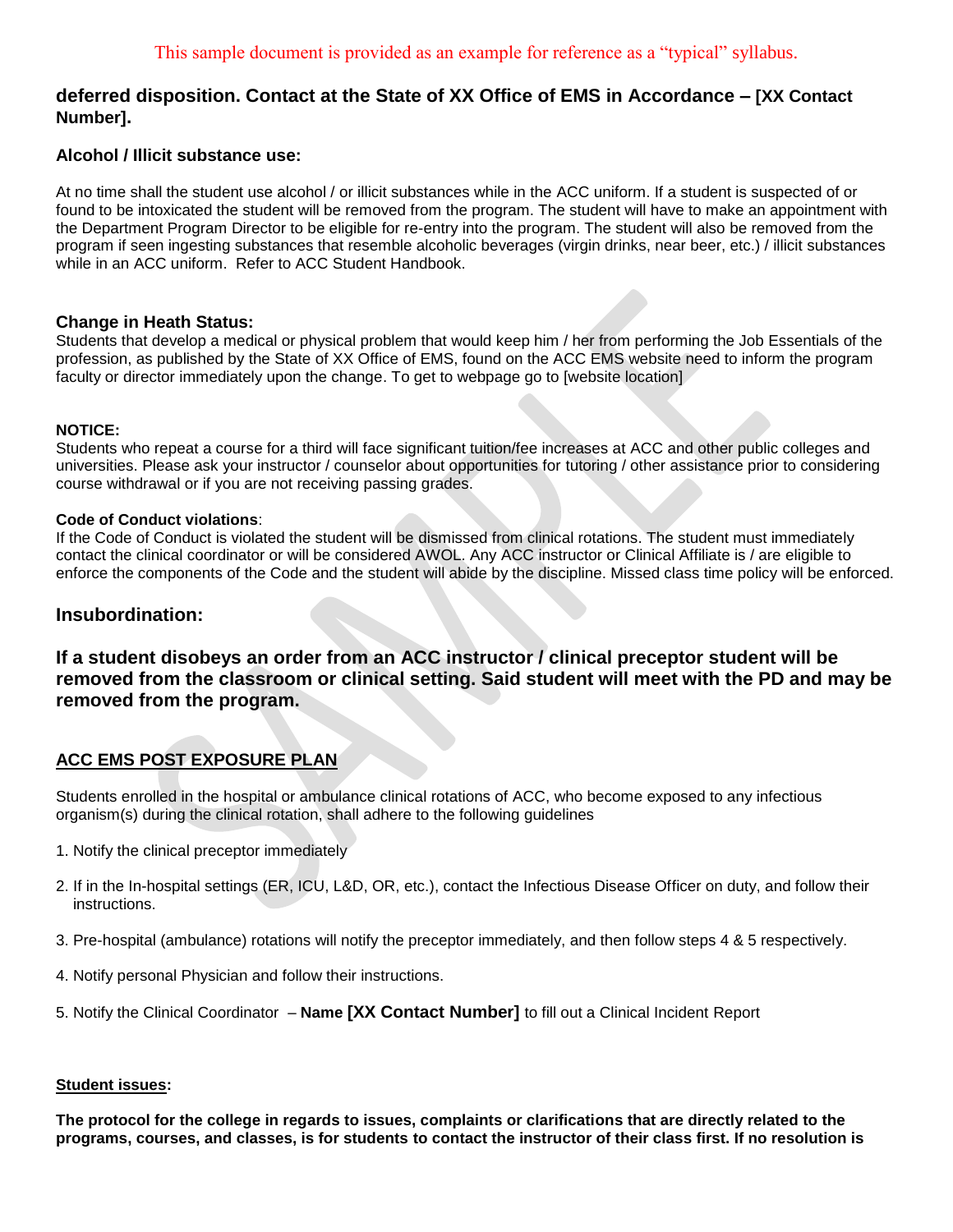#### **reached, they are then to contact the Program Director of the department. Should the issue still not be resolved, they would then contact the Director of the PSI.**

#### **Grievances Regarding Policies and Procedures**

Students who disagree with a policy, procedure, or rule may file a student grievance as permitted by ACC policy. The filing of a grievance, however, does not excuse compliance with current policies, procedures, and rules. Students shall comply with all policies, procedures, and rules until and if such policies, procedures, or rules are withdrawn or modified.

**Students are responsible for reading and adhering to the information presented in the ACC Student Handbook and ACC Catalog, available online - Accordancecc.edu - Click on – Information for - Click on – Students Click on – Student Code of Conduct and Student Handbook**

## **Clinical Code of Conduct**

#### **A student shall:**

- 1. Provide safe and professional patient/client care at all times and implement measures to promote a safe environment for each patient/client.
- 2. Comply with policies, procedures, and rules related to academic and clinical performance that are issued by **XX** EMS program by ACC, or by any clinical agency.
- 3. Not commit acts of omission or commission that cause or are likely to cause harm to patients/clients.
- 4. Not attempt care/activities without adequate orientation, theoretical preparation, assistance, or supervision.
- 5. Maintain patient/client confidentiality.
- 6. Take appropriate action to assure the safety of patients/clients, self, and others.
- 7. Provide care for the patient/client in a timely, compassionate, and professional manner.
- 8. Communicate with patient/client and healthcare team in a truthful, timely, and accurate manner.
- 9. Actively promote the highest level of moral and ethical principles, and accept responsibility for his/her actions.
- 10. Treat others with respect and promote an academic and clinical environment that respects human rights, values, and choice of cultural and spiritual beliefs.
- 11. Collaborate and cooperate in every reasonable manner with the academic faculty and clinical staff to assure the highest quality of patient/client care.
- 12. Abstain from the use of substances that impair judgment.
- 13. Report and document all patient/client assessments or observations, the care/ practice provided by the student for the patient/client, and the patient's/client's response to that care/practice.
- 14. Accurately and timely report to the appropriate practitioner errors in or deviations from the prescribed regimen of care/practice.
- 15. Not falsify any patient/client record or any other document prepared or utilized in the course of, or in conjunction with patient/client care/practice.
- 16. Delineate, establish, and maintain professional boundaries with each patient/ client. When providing direct patient/client care, the student shall provide privacy during treatment and care/practice and shall treat each patient/client with courtesy, respect, and with full recognition of dignity and individuality.
- 17. Not engage in behavior that causes or may cause physical, verbal, mental or emotional abuse to a patient/client; or engage in behavior toward patient/client that may reasonably be interpreted as physical, verbal, mental or emotional abuse.
- 18. Not misappropriate a patient/client's property or engage in behavior to seek or obtain personal gain at the patient's/client's expense; engage in behavior that may reasonably be interpreted as behavior to seek or obtain personal gain at the patient's/client's expense; engage in behavior that constitutes inappropriate involvement in or interference with the patient's/client's personal relationships; or engage in behavior that may reasonably be interpreted as inappropriate involvement in the patient's/client's personal relationships. For the purpose of this paragraph, the patient/client is always presumed incapable of giving free, full, or informed consent to the behaviors by the student set forth in this paragraph.
- 19. Not engage in sexual contact or romantic relationships with a patient/client; engage in conduct that may reasonably interpreted as sexual or romantic; engage in any verbal behavior that is seductive or sexually demeaning to a patient/client; or engage in verbal behavior that may reasonably be interpreted as seductive or sexually demeaning to a patient/client. For the purpose of this paragraph, the patient/client is always presumed incapable of giving free, full, or informed consent to sexual or romantic activity with the student.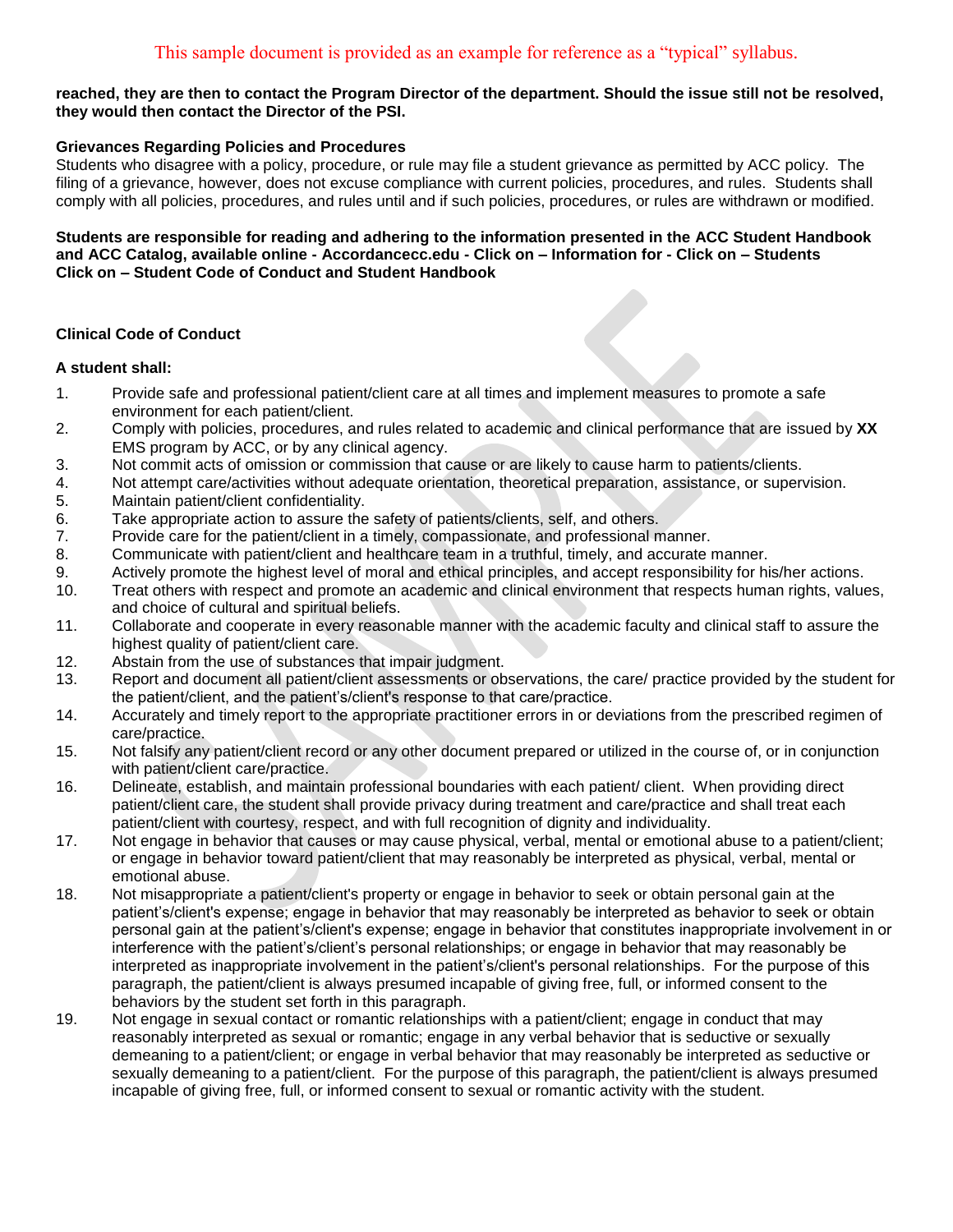## This sample document is provided as an example for reference as a "typical" syllabus.

#### **Unsafe/Unprofessional Practice and Weak Practice with Potential for Unsafe and/or Unprofessional Practice**

A student shall provide safe and professional patient/client care/practice at all times. Unsafe care/practice, unprofessional care/practice, or weak care/practice with potential for unsafe and/or unprofessional care/practice occurs when the student's behavior in providing care/practice to patients/clients may call into question the student's professional judgment and accountability and may violate the current:

- Standards of care/practice in Emergency Medical Services; or
- State Emergency Medical Services Act; or
- Code of ethics for Emergency Medical Technician; or
- ACC and/or clinical agency policies and procedures; or
- Emergency Medical Services program goals and/or course objectives.

Depending upon the degree of actual or potential harm a patient/client may suffer, a student's one-time deviation from safe care/practice may be sufficient to judge a student unsafe.

A student whose clinical care/practice is judged unsafe and/or unprofessional by ACC faculty or clinical staff may be removed from the clinical experience. To resume the clinical experience, a student who has been removed must comply with written stipulations prescribed by the faculty for readmission to the clinical experience.

The faculty responsible for the clinical experience will review the clinical care/practice of a student who exhibits weaknesses that may lead to unsafe practice and/or unprofessional practice. The faculty, with appropriate input from the student, will develop a set of expectations that the student is to attain to remedy those weaknesses in the current and/or subsequent semester.

#### **Rationale**

Faculty have a legal and professional responsibility to assure for the public, other students, ACC, and the Emergency Medical Services that students can practice safely and professionally in their various clinical care/practice.

#### **Grievances Regarding Policies and Procedures**

Students who disagree with a policy, procedure, or rule may file a student grievance as permitted by ACC policy. The filing of a grievance, however, does not excuse compliance with current policies, procedures, and rules. Students shall comply with all policies, procedures, and rules until and if such policies, procedures, or rules are withdrawn or modified.

#### **ADA Statement:**

Any student with a documented disability (e.g. physical, learning, psychiatric, vision, hearing, etc.) who needs to arrange reasonable accommodations must contact the Disability Services Office at the respective college at the beginning of each semester. Faculty is authorized to provide only the accommodations requested by the Disability Support Services Office.

## ACC ADA Counselors – Name - **[XX Contact Number]** / Fax – **[XX Number]**

#### **EGLS3 -- Evaluation for Greater Learning Student Survey System**

At Accordance Community College, professors believe that thoughtful student feedback is necessary to improve teaching and learning. During a designated time, you will be asked to answer a short online survey of research-based questions related to instruction. The anonymous results of the survey will be made available to your professors and division chairs for continual improvement of instruction. Look for the survey as part of the Accordance Community College Student System online near the end of the term.

#### **Course Completion Materials:**

.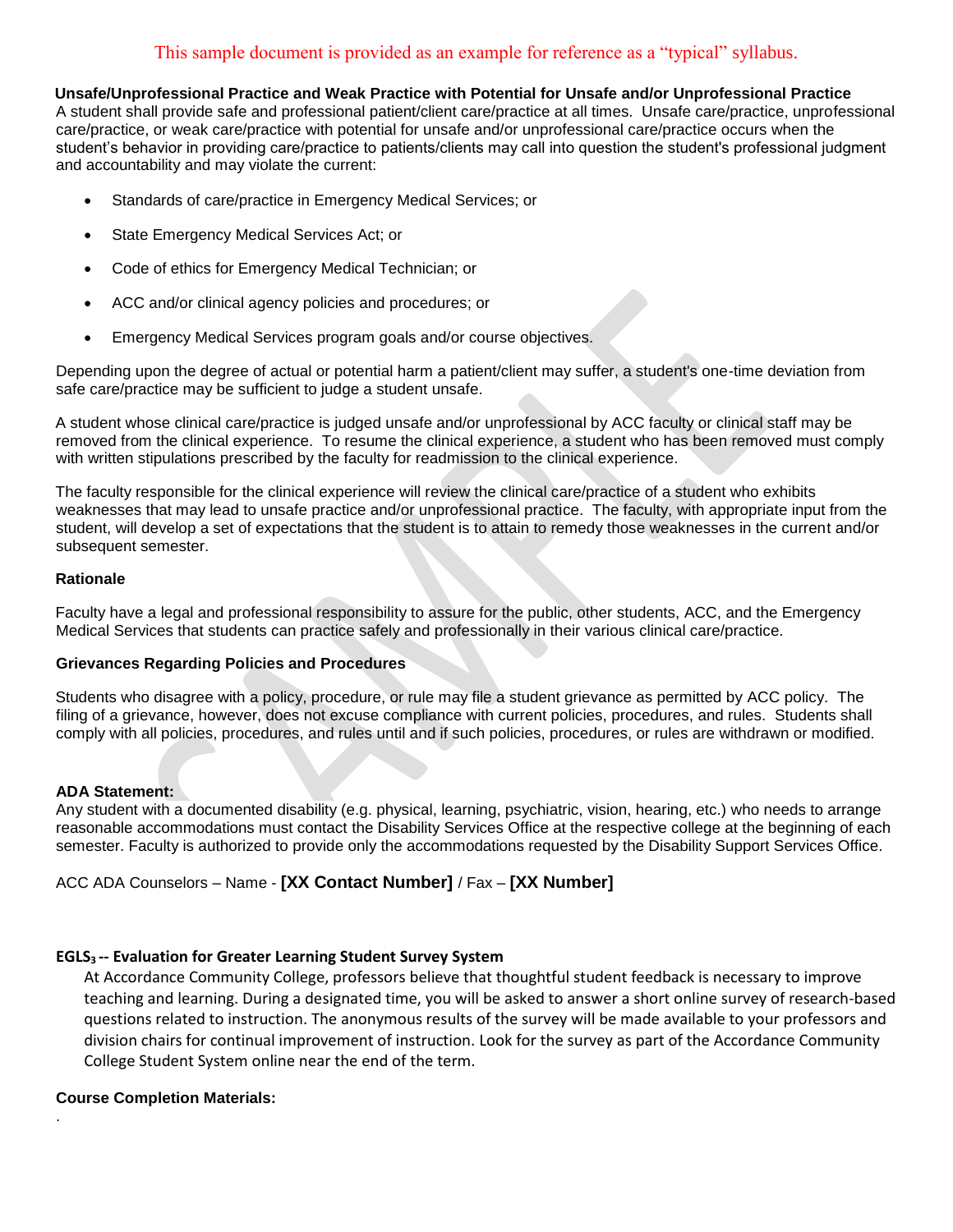## This sample document is provided as an example for reference as a "typical" syllabus.

- Students successfully completing the EMSP 2243 course must fill out a NR application and apply their voucher number to be eligible to take the National Registry Certification Exam. Once student is "cleared" for the exam student will need to schedule an exam at a Computer Based Testing site.
- Once NREMT exam is taken and passed student should go to the website below and complete the on-line application for EMT Initial Certification, submit the application, and associated fees to the State of XX Office of EMS **[http://www.State of XX Office of EMS](http://www.coaemsp.org/)**

#### **ACC course materials/student records will be maintained for five years.**

#### **The program will not duplicate student state forms or notes. Students are encouraged to make copies of all forms submitted to the EMS program.**

NOTICE: Students who repeat a course for a third time will face significant tuition/fee increases at ACC and other state public colleges and universities. Please ask your instructor / counselor about opportunities for tutoring / other assistance prior to considering course withdrawal or if you are not receiving passing grades.

## **ACC EMSP 2261 EMT-P Clinical Practicum II Student/Instructor Agreement**

I have read and understand the contents of the ACC EMS program syllabus

\_\_\_\_\_\_\_\_\_\_\_\_\_\_\_\_\_\_\_\_\_\_\_\_\_\_\_\_\_\_\_\_\_ \_\_\_\_\_\_\_\_\_\_\_\_\_\_\_\_\_\_\_\_\_

\_\_\_\_\_\_\_\_\_\_\_\_\_\_\_\_\_\_\_\_\_\_\_\_\_\_\_\_\_\_\_\_\_ \_\_\_\_\_\_\_\_\_\_\_\_\_\_\_\_\_\_\_\_\_

 $\overline{\phantom{a}}$  , where  $\overline{\phantom{a}}$  , where  $\overline{\phantom{a}}$  , where  $\overline{\phantom{a}}$  , where  $\overline{\phantom{a}}$ (Print Student Name)

Student Signature Date Date New York 2014 19:30 No. 2014

Lead Instructor Signature **Date** Date **Date**